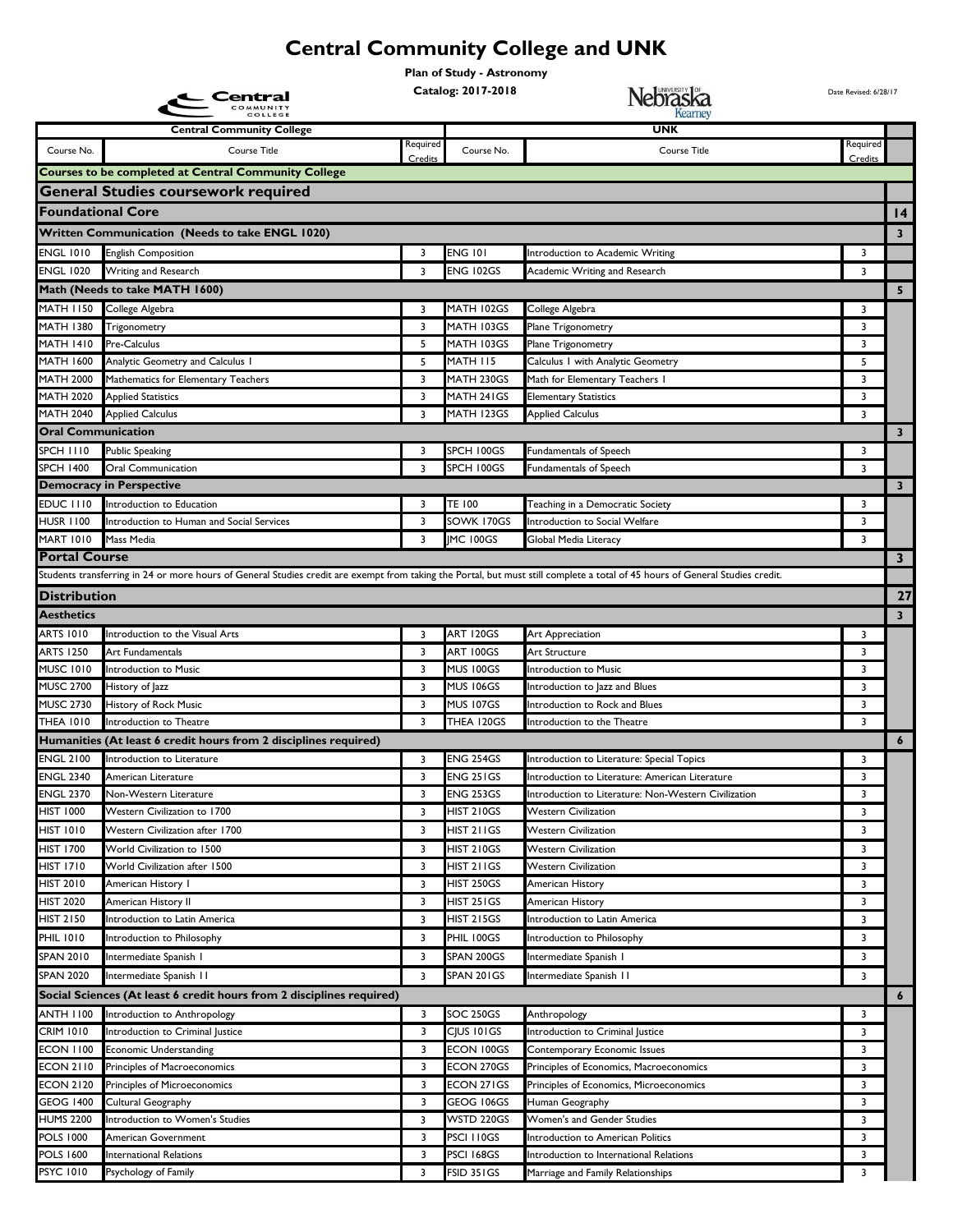|                                      | <b>Central Community College</b>                                                     |                |                   | <b>UNK</b>                                                                                                                                               |                          |                         |
|--------------------------------------|--------------------------------------------------------------------------------------|----------------|-------------------|----------------------------------------------------------------------------------------------------------------------------------------------------------|--------------------------|-------------------------|
| Course No.                           | Course Title                                                                         | Required       | Course No.        | <b>Course Title</b>                                                                                                                                      | Required                 |                         |
|                                      |                                                                                      | Credits        |                   |                                                                                                                                                          | Credits                  |                         |
| PSYC 1810                            | Introduction to Psychology                                                           | 3              | <b>PSY 203GS</b>  | General Psychology                                                                                                                                       | 3                        |                         |
| <b>PSYC 2890</b>                     | Developmental Psychology                                                             | 3              | <b>PSY 230GS</b>  | Human Development                                                                                                                                        | 3                        |                         |
| <b>SOCI 1010</b>                     | Introduction to Sociology                                                            | 3              | SOC 100GS         | Introduction to Sociology                                                                                                                                | 3                        |                         |
| SOIC 2150                            | Issues of Unity and Diversity                                                        | 3              | ETHS 101GS        | Introduction to Ethnic Studies                                                                                                                           | 3                        |                         |
| <b>SOCI 2160</b>                     | Marriage and Family                                                                  | 3              | <b>FSID 351GS</b> | Marriage and Family Relationships                                                                                                                        | 3                        |                         |
|                                      | Natural Sciences (Needs to take 2110 and one other course in a different discipline) |                |                   |                                                                                                                                                          |                          | 8                       |
| <b>BIOS 1010</b>                     | <b>General Biology</b>                                                               | 4              | BIOL 103GS        | <b>General Biology</b>                                                                                                                                   | 4                        |                         |
| <b>BIOS 1090</b>                     | <b>General Botany</b>                                                                | 4              | <b>BIOL 105GS</b> | <b>Biology I</b>                                                                                                                                         | $\overline{4}$           |                         |
| <b>BIOS 1120</b>                     | Principles of Zoology                                                                | 4              | BIOL 106GS        | <b>Biology II</b>                                                                                                                                        | 4                        |                         |
| <b>BIOS 2490</b>                     | Principles of Microbiology                                                           | 4              | BIOL 211GS        | Human Microbiology                                                                                                                                       | 4                        |                         |
| <b>CHEM 1050</b>                     | <b>Elements of Chemistry</b>                                                         | $\overline{4}$ | CHEM 145GS        | <b>Introductory Chemistry</b>                                                                                                                            | 4                        |                         |
| <b>CHEM 1060</b>                     | Basics of Organic Chemistry                                                          | 4              | CHEM 150GS        | Introduction to Organic and Biochemistry                                                                                                                 | 4                        |                         |
| CHEM 1090                            | General Chemistry                                                                    | 4              | CHEM 160GS        | General Chemistry                                                                                                                                        | 3                        |                         |
|                                      |                                                                                      |                | CHEM 160LGS       | General Chemistry Laboratory                                                                                                                             | $\overline{\phantom{a}}$ |                         |
| CHEM 1100                            | General Chemistry II                                                                 | 4              | CHEM 161GS        | <b>General Chemistry</b>                                                                                                                                 | 3                        |                         |
| <b>PHYS 1500</b>                     |                                                                                      |                | CHEM 161LGS       | General Chemistry Laboratory                                                                                                                             | $\mathbf{I}$             |                         |
|                                      | Introduction to Physical Geography with Lab                                          | 4<br>3         | GEOG 102GS        | Physical Geography II: The Lithosphere                                                                                                                   | 4                        |                         |
| <b>BIOS 1060</b><br><b>BIOS 1070</b> | <b>Environmental Science</b><br><b>Environmental Science Lab</b>                     | $\mathbf{I}$   | PHYS 201GS        | Earth Science                                                                                                                                            | 4                        |                         |
| <b>PHYS 1010</b>                     | Earth Science                                                                        | 3              | PHYS 201GS        | Earth Science                                                                                                                                            | $\overline{4}$           |                         |
|                                      |                                                                                      |                | PHYS 100GS        | <b>Physical Science</b>                                                                                                                                  | 3                        |                         |
| <b>PHYS 1100</b>                     | <b>Physical Science</b>                                                              | 4              | PHYS 100LGS       | Physical Science Laboratory                                                                                                                              | $\overline{\phantom{a}}$ |                         |
|                                      |                                                                                      |                | PHYS 205GS        | General Physics I                                                                                                                                        | 4                        |                         |
| <b>PHYS 1410</b>                     | General Physics I                                                                    | 5              | PHYS 205LGS       | Physics I Laboratory                                                                                                                                     | $\mathbf{I}$             |                         |
|                                      |                                                                                      |                | PHYS 206GS        | General Physics II                                                                                                                                       | 4                        |                         |
| <b>PHYS 1420</b>                     | General Physics II                                                                   | 5              | PHYS 206LGS       | Physics II Laboratory                                                                                                                                    |                          |                         |
| <b>PHYS 2010</b>                     | Meteorology: Intro to Atmosphere                                                     | 4              | PHYS 209GS        | Meteorology                                                                                                                                              | 3                        |                         |
|                                      |                                                                                      |                | PHYS 275GS        | General Physics I (Calculus)                                                                                                                             | $\overline{4}$           |                         |
| <b>PHYS 2110</b>                     | General Physics I with Calculus                                                      | 5              | PHYS 275LGS       | General Physics I (Calculus) Laboratory                                                                                                                  | $\mathbf{I}$             |                         |
|                                      |                                                                                      |                | PHYS 276GS        | General Physics II (Calculus)                                                                                                                            | 4                        |                         |
| <b>PHYS 2120</b>                     | General Physics II with Calculus                                                     | 5              | PHYS 276LGS       | General Physics II (Calculus) Laboratory                                                                                                                 | $\blacksquare$           |                         |
|                                      | <b>Analytical and Quantitative Thought</b>                                           |                |                   |                                                                                                                                                          |                          | $\mathbf 0$             |
| <b>MATH 2020</b>                     | <b>Applied Statistics</b>                                                            | 3              | <b>MGT 233GS</b>  | <b>Business Statistics</b>                                                                                                                               | 3                        |                         |
|                                      |                                                                                      |                |                   |                                                                                                                                                          |                          |                         |
| <b>BSAD 2020</b>                     | <b>Business Statistics</b>                                                           | 3              | <b>MGT 233GS</b>  | <b>Business Statistics</b>                                                                                                                               | 3                        |                         |
| <b>BTEC 1110</b>                     | Computer and Internet Literacy                                                       | 3              | CSIT 108GS        | Computers in Society                                                                                                                                     | 3                        |                         |
| <b>BTEC 1710</b>                     | Word Specialist                                                                      | 2              |                   |                                                                                                                                                          |                          |                         |
| <b>BTEC 2310</b>                     | Microsoft Excel Specialist Certification Preparation                                 | $\mathbf{I}$   | CSIT 1001GS       | <b>Computing Environments: Word Processing</b>                                                                                                           | 3                        |                         |
| <b>BTEC 1720</b>                     | <b>Excel Specialist</b>                                                              | $\overline{2}$ |                   |                                                                                                                                                          |                          |                         |
| <b>BTEC 2320</b>                     | Microsoft Excel Specialist Certification Preparation                                 | ı              | CSIT 1002GS       | Computing Environments: Spreadsheet                                                                                                                      | 3                        |                         |
| <b>BTEC 1740</b>                     | <b>Access Specialist</b>                                                             | $\overline{2}$ |                   |                                                                                                                                                          |                          |                         |
| <b>BTEC 2340</b>                     | Microsoft Access Specialist Certification Preparation                                | $\mathbf{I}$   | CSIT 1003 GS      | Computing Environments: Date Base                                                                                                                        | 3                        |                         |
| <b>INFO 1100</b>                     | Introduction to Information Technology and Systems                                   | 3              | <b>ITEC 150GS</b> | Internetworking Literacy                                                                                                                                 | 3                        |                         |
| <b>INFO 1120</b>                     | Microcomputer Applications                                                           | 3              | <b>MIS 182GS</b>  | Software Productivity Tools                                                                                                                              | 3                        |                         |
| <b>INFO 1210</b>                     | Spreadsheets                                                                         | 3              | CSIT 1002GS       | Computing Environments: Spreadsheet                                                                                                                      | 3                        |                         |
| <b>INFO 1380</b>                     | Technology in Society                                                                | 3              | CSIT 108GS        | Computers in Society                                                                                                                                     | 3                        |                         |
| <b>INFO 1670</b>                     | <b>IT Essentials</b>                                                                 | 3              | <b>ITEC 150GS</b> | Internetworking Literacy                                                                                                                                 | 3                        |                         |
| <b>INFO 1700</b>                     | Database Concepts and Design                                                         | 3              | CSIT 1003GS       | Computing Environments: Date Base                                                                                                                        | 3                        |                         |
| <b>INFO 1800</b>                     | Visual Basic Programming                                                             | 3              | CSIT I I I GS     | <b>Applied Computer Programming</b>                                                                                                                      | 3                        |                         |
| <b>INFO 2820</b>                     | <b>JAVA Programing</b>                                                               | 3              | CSIT 130GS        | Introduction to Computer Science                                                                                                                         | 4                        |                         |
| <b>INFO 2830</b>                     | C# Programming                                                                       | 3              | CSIT I I I GS     | <b>Applied Computer Programming</b>                                                                                                                      | 3                        |                         |
| <b>MUSC 1470</b>                     | Music Theory I                                                                       | 3              | <b>MUS 200GS</b>  | Theory I                                                                                                                                                 | 3                        |                         |
| <b>Wellness</b>                      |                                                                                      |                |                   |                                                                                                                                                          |                          | $\bf{0}$                |
|                                      |                                                                                      |                |                   |                                                                                                                                                          |                          |                         |
| <b>NUTR 1470</b>                     | Nutrition                                                                            | 3              | FSID 110GS        | Introduction to Nutrition                                                                                                                                | 3                        |                         |
| <b>BSAD 1010</b>                     | <b>Consumer Problems</b>                                                             | 3              | <b>FSID 160GS</b> | Personal Money Management                                                                                                                                | 3                        |                         |
| <b>PSYC 2860</b>                     | Abnormal Psychology                                                                  | 3              | <b>PSY 231GS</b>  | Abnormal Behavior and Society                                                                                                                            | 3                        |                         |
| <b>PHED 1050</b>                     | Physical Education-Walking and Jogging                                               | 3              | <b>PE 110GS</b>   | <b>Basic Sports</b>                                                                                                                                      | 3                        |                         |
| <b>PHED 1400</b>                     | Personal Health                                                                      | 3              | <b>PE 150GS</b>   | Healthy, Wealthy and Wise                                                                                                                                | 3                        |                         |
|                                      |                                                                                      |                |                   | Need to reach 27 credit hour minimum in Distribution (Aesthetics, Humanities, Social Sciences, Natural Sciences, Analytical and Quantitative Thought and |                          | $\overline{\mathbf{4}}$ |
|                                      | <b>Wellness) - Pick 4 more credits</b>                                               |                |                   |                                                                                                                                                          |                          |                         |
| Capstone                             |                                                                                      |                |                   |                                                                                                                                                          |                          |                         |
|                                      | Transfer students must take this course at UNK                                       |                |                   |                                                                                                                                                          |                          |                         |
|                                      | <b>BS Science - related courses requirements</b>                                     |                |                   |                                                                                                                                                          |                          | 8                       |